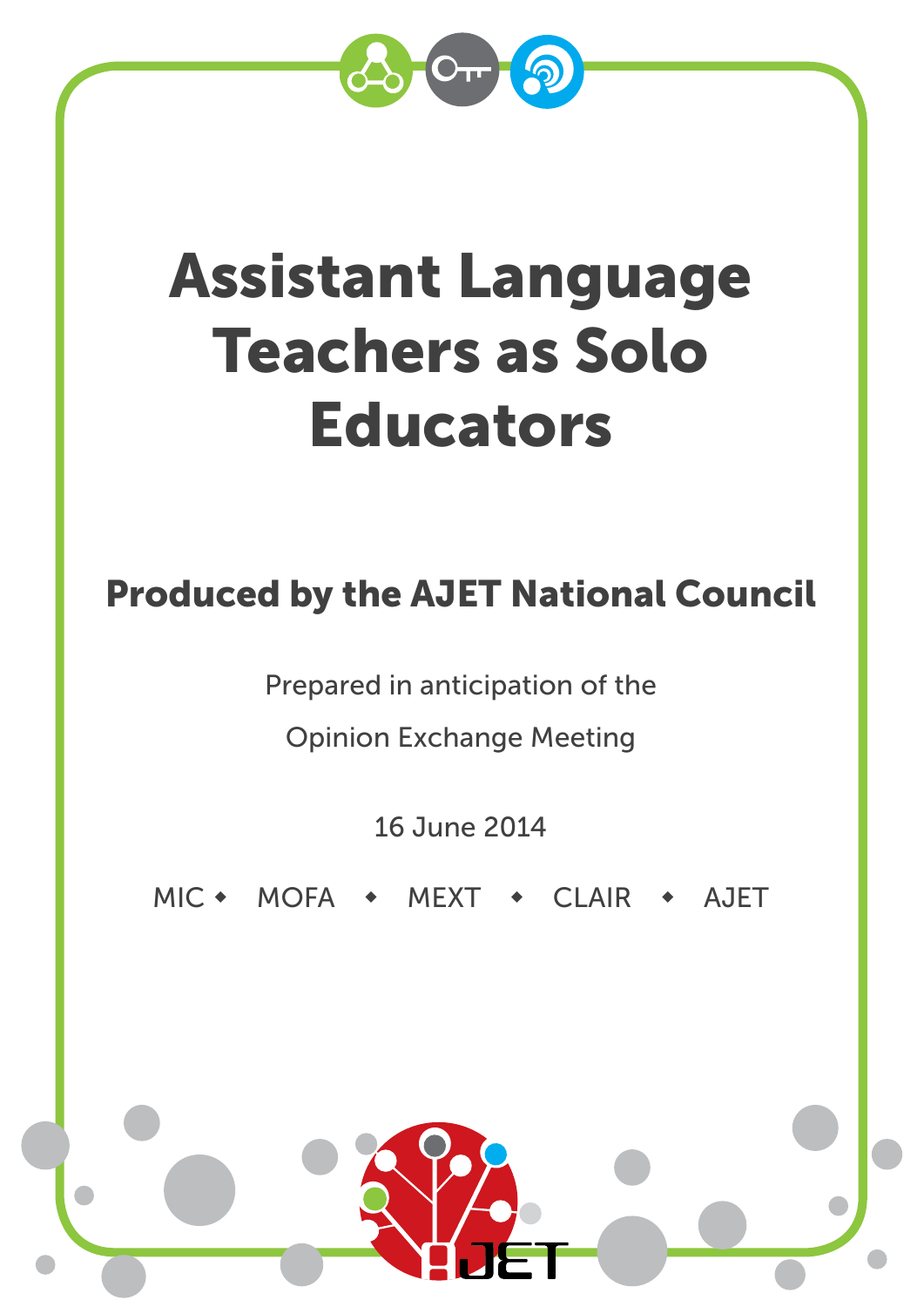Opinion Exchange Meeting · June 2014

# Assistant Language Teachers as Solo Educators

## Report Contributors

**Report Team Members Aaron Gilling** 

*Block 3 Representative*

Penny Fox  *Block 10 Representative*

 Sandy Cheng *Block 6 Representative*

Translation LeaderPhillippa Harvey

**Layout and Design Theory Melinda Lange** 

Project Manager **Penny Fox** 

Data Analysis Assistance Alexis Takahashi

**Translation Assistance Manual Alex Varney** 

*CIR Representative*

Tyler Bissonnette

Christopher Orr

Diana Strehlow

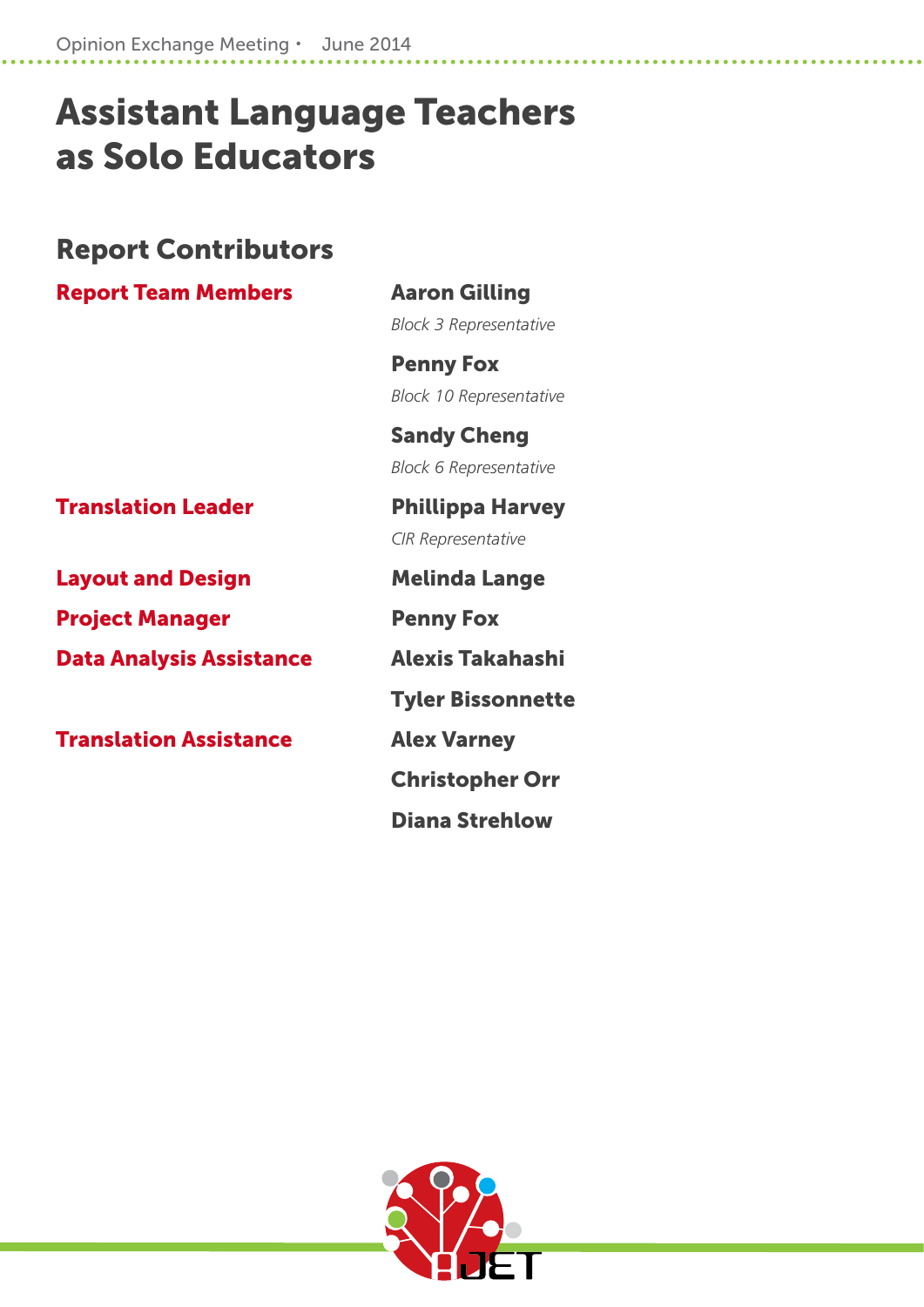# <span id="page-2-0"></span>EXECUTIVE SUMMARY

Current Japan Exchange and Teaching (JET) Programme participants were surveyed in relation to the proposal currently under consideration by the Japanese government to allow Assistant Language Teachers (ALTs) to take on the role of a solo educator in the classroom at least some of the time.

This report shows that there is general support for the proposed change amongst ALTs in the JET community, but that this feeling is tempered by a number of caveats and concerns. Specifically, further training and resources, as well as a clear method for determining an ALT's suitability for taking on this role, are critical precursors to the success of this initiative. In addition, ALTs believe there are a number of barriers that would make transitioning to a solo-educator model difficult, the foremost of which is limited Japanese language ability.

The report also addresses the current realities of teaching for ALTs, including the fact that many ALTs are already asked to teach in a solo capacity at least some of the time, despite not necessarily having the qualifications or confidence to do so.

Ultimately, while the proposed new system is generally supported, the majority of respondents noted a number of important changes to JET Programme infrastructure both pre-arrival and post-orientation that would be needed to effect such a change. The common consensus is that while the move to ALTs as solo educators may be a positive step forward for both the Programme and for students, it should not come at the expense of team teaching. Rather, there should be a balance of both systems with the above considerations taken into account.

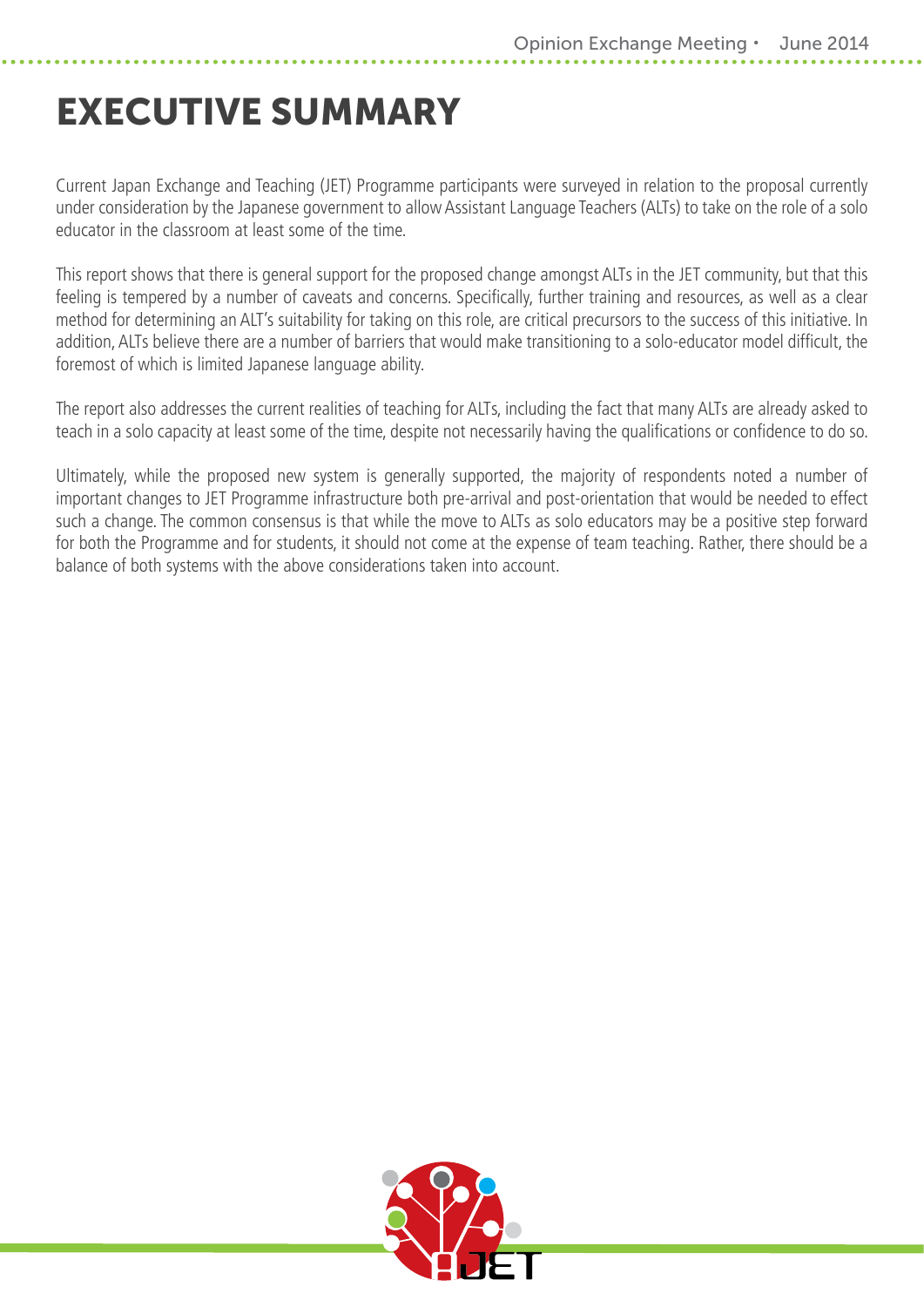# Table of Contents

| <b>EXECUTIVE SUMMARY</b>                                 | 3  |
|----------------------------------------------------------|----|
| <b>INTRODUCTION</b><br><b>METHODOLOGY</b>                | 2  |
|                                                          |    |
| <b>Education-related Qualifications</b>                  | 4  |
| <b>The Realities of Solo Teaching amongst ALTs</b>       | 4  |
| <b>Perceptions of Solo-taught Classes</b>                | 6  |
| <b>Perception of ALTs as Solo Educators</b>              | 8  |
| <b>Transitioning ALTs to be Solo Educators</b>           | 10 |
| <b>Evaluation of ALTs' Suitability as Solo Educators</b> | 12 |

# [CONCLUSION AND RECOMMENDATIONS 15](#page-18-0)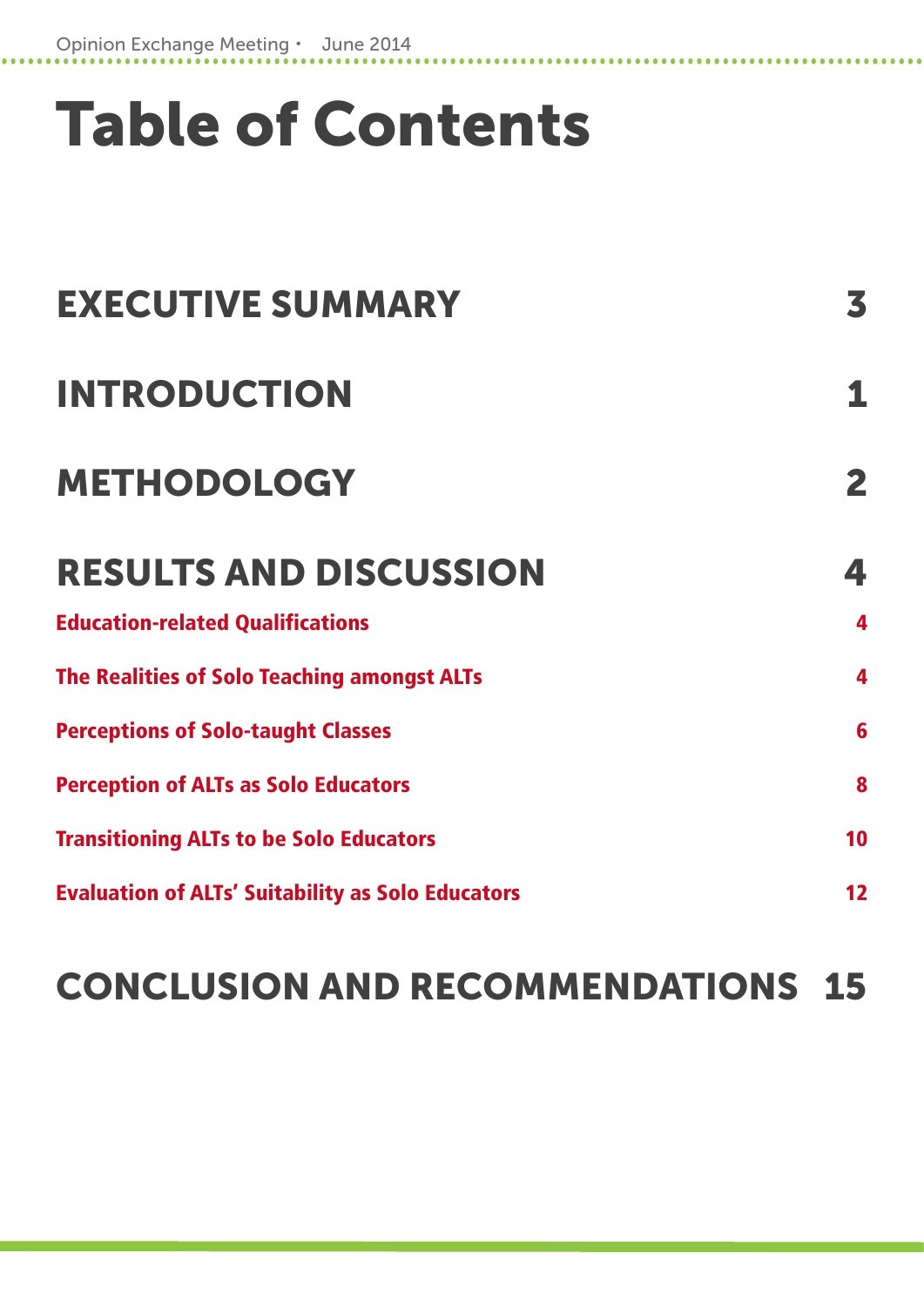# <span id="page-4-0"></span>INTRODUCTION

In response to a number of potential changes and ideas proposed at the previous Opinion Exchange meeting in December 2013, the Association for Japan Exchange and Teaching (AJET) was keen to know how current Japan Exchange and Teaching (JET) Programme participants felt about these ideas. As such, the spring survey was designed to follow up on these ideas and collect feedback from JET participants that may help to guide the direction of the upcoming changes.

Specifically, AJET heard at the Opinion Exchange meeting that Ministry of Education, Culture, Sports, Science and Technology (MEXT) is currently considering methods for Assistant Language Teachers (ALTs) to teach solo in the classroom. The ministry is still considering how this may be implemented and commented on the valuable role that ALTs play in the classroom and in English education in Japan.

Given that MEXT and the Ministry of Foreign Affairs (MOFA) would need to collaborate in terms of who is being recruited to the Programme, how the suitability of ALTs for this role would be evaluated, and the types of information and training provided to potential applicants if this change is effected, AJET believes that current JET participants may be able to offer valuable advice to support this process.

This report presents the findings of AJET's survey asking about these issues.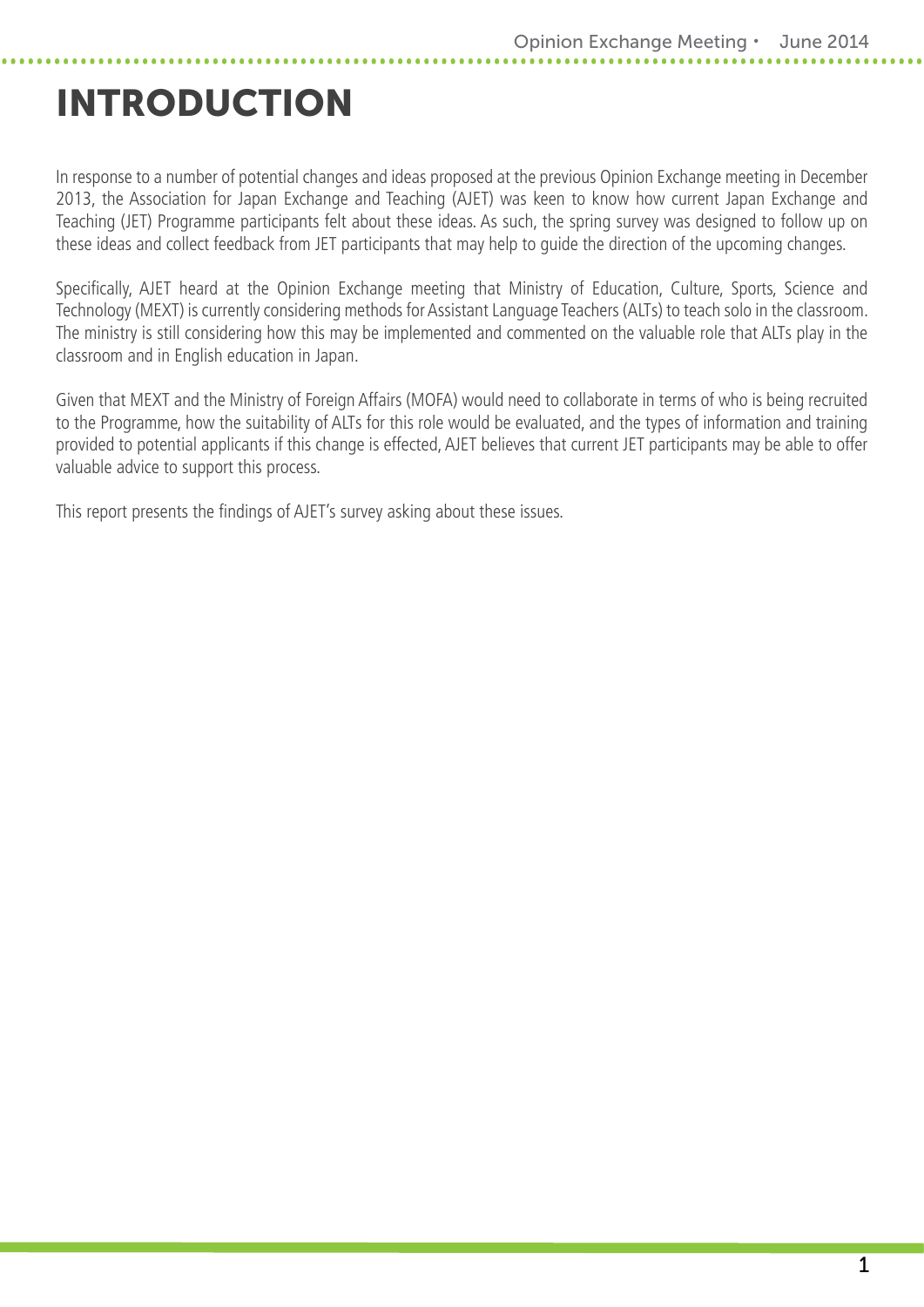# <span id="page-5-0"></span>METHODOLOGY

The data used in this report come from a survey conducted by the Association for Japan Exchange and Teaching (AJET) over the period 1–18 April 2014. This survey was distributed to JET Programme participants using an online survey development tool. The number of questions depended on the job type of the respondent: 49 for Assistant Language Teachers (ALTs), and 11 for Coordinators for International Relations (CIRs) and Sports Exchange Advisors (SEAs). The formats used included 'Yes' or 'No', multiple choice and open-ended questions. This survey was implemented in English.

The survey was divided into four key areas:

- Changes to elementary school English
- **English-speaking coordinators in schools**
- ALTs as solo educators
- **Review of AIFTs services**

For ease of use, a separate report has been developed for each of these four key areas. This report presents the findings in relation to the idea of ALTs as solo educators, providing an assessment of survey results for each section and an analysis of the responses. The results presented in this report with regard to current JET Programme participants include both participants on their first appointment with the Programme and those on their second or more. All percentages have been rounded to the nearest whole number.

Throughout the report, the following abbreviations will be used for the common terms used in relation to the JET Programme:

- ALT: Assistant Language Teacher
- CIR: Coordinator for International Relations
- SEA: Sports Exchange Advisor
- **E.** JET: Japan Exchange and Teaching (Programme)
- AJET: The Association for Japan Exchange and Teaching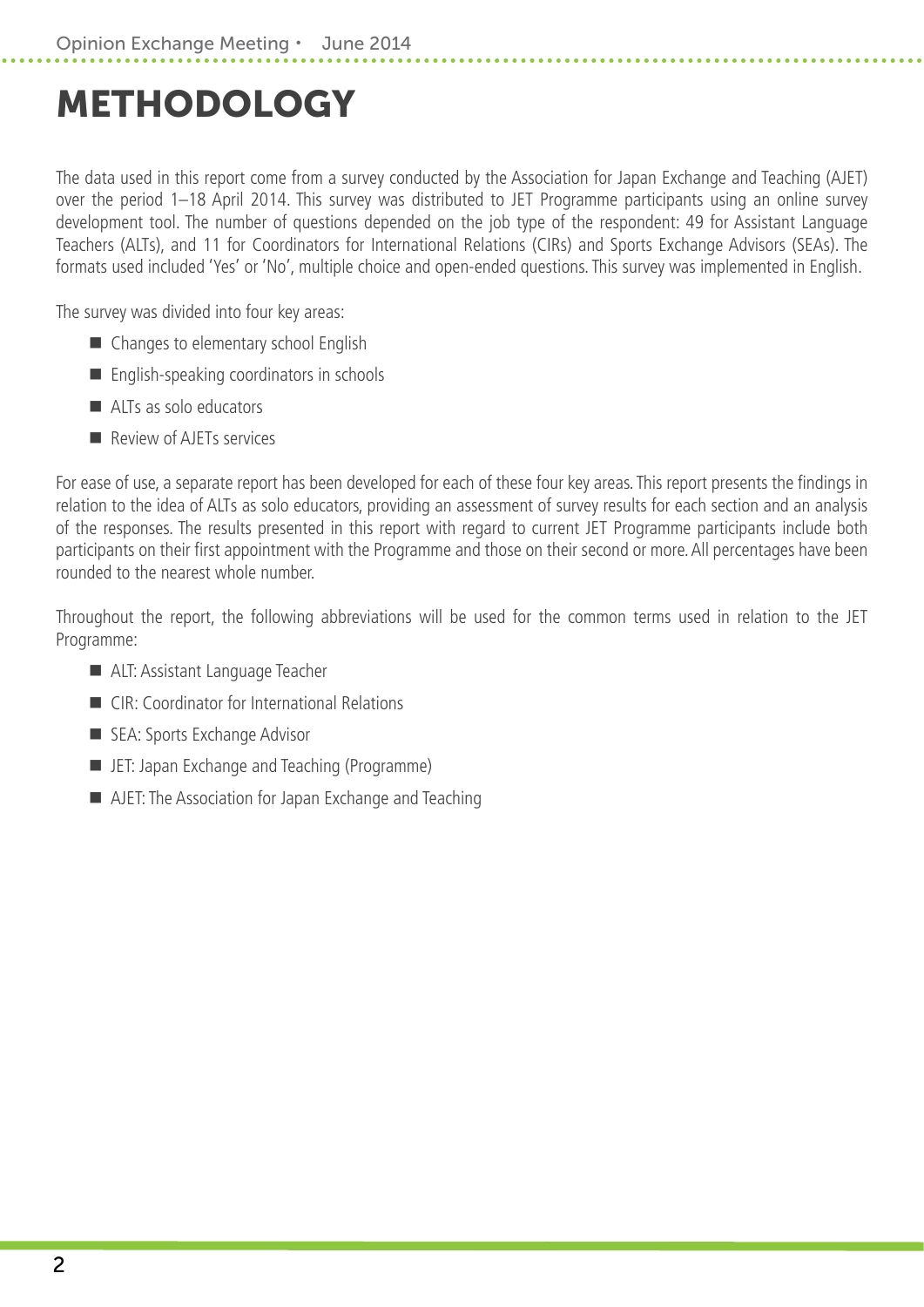## Survey Sample

The survey collected responses from a total of 1135 JET Programme participants, or approximately 26% of the total current JET Programme population in Japan. Of these, a significant portion were CIRs or did not provide responses to the section of the survey relating to ALTs as solo educators, so their data has been excluded from the analysis presented in this report, leaving a sample size of 936 respondents, or 22% of the JET population. All of these 936 respondents currently works as an ALT on the JET Programme.

In terms of how long the 936 respondents have been on the JET Programme, the largest proportion identified themselves as being in their first year (42%), with second- and third-year participants the next most populous groups (26% and 18%, respectively). The graph below shows the complete breakdown of respondents by year on the JET Programme.



**Year on the JET Programme**

*Note*: Although the maximum JET Programme tenure is 5 years, 'More than 5 years' is used to denote JET participants who have a combined total of more than 5 years over 2 or more separate appointments. With such a small sample size for these participants, their results have been left out of most graphs within the report.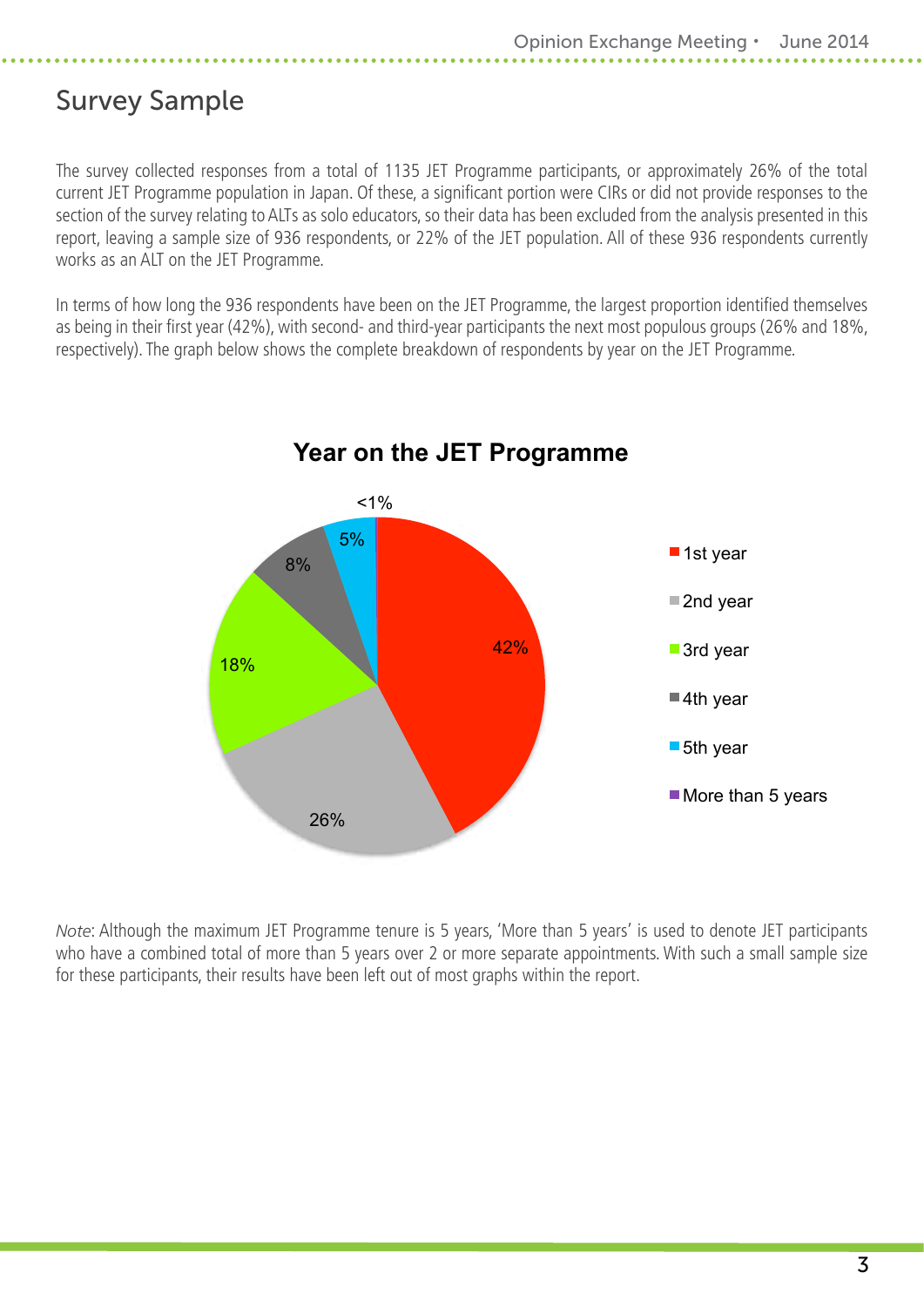# <span id="page-7-0"></span>RESULTS AND DISCUSSION

## Education-related Qualifications

The results of this survey show that half (50%) of all current ALTs had some form of teaching qualification or experience before coming to Japan. Subsequent to arriving in Japan, anywhere from 21% to 35% of 2<sup>nd</sup> to 5<sup>th</sup> year ALTs have taken, or are currently undertaking, education qualification/certification programmes. Comparatively, only 14% of first-year ALTs are currently undertaking some kind of certification program, though this is likely a function of having just arrived in Japan during the past year and spending time settling into their new job and lifestyle (before potentially undertaking some kind of course in the future). Nevertheless, these results suggest that a reasonable proportion of the ALT population have or are working towards some kind of teaching qualification and/or experience, which is thought to be a positive result for the JET Programme.



## The Realities of Solo Teaching amongst ALTs

According to the survey results, almost half (46%) of ALTs teaching at junior and senior high schools currently conduct some, or all, of their English classes alone. Despite not technically being allowed to teach alone within the current system, the reality is that this occurs at least some of the time for many survey respondents, at both junior high and senior high school levels, if only because Japanese Teachers of English (JTEs) are occasionally not present (unexpectedly) or have not planned anything for class. This number is shown to grow with each additional year of experience on JET, starting at 42% for first-year participants and increasing to 64% for those in their fifth year, as shown in the graph on the following page.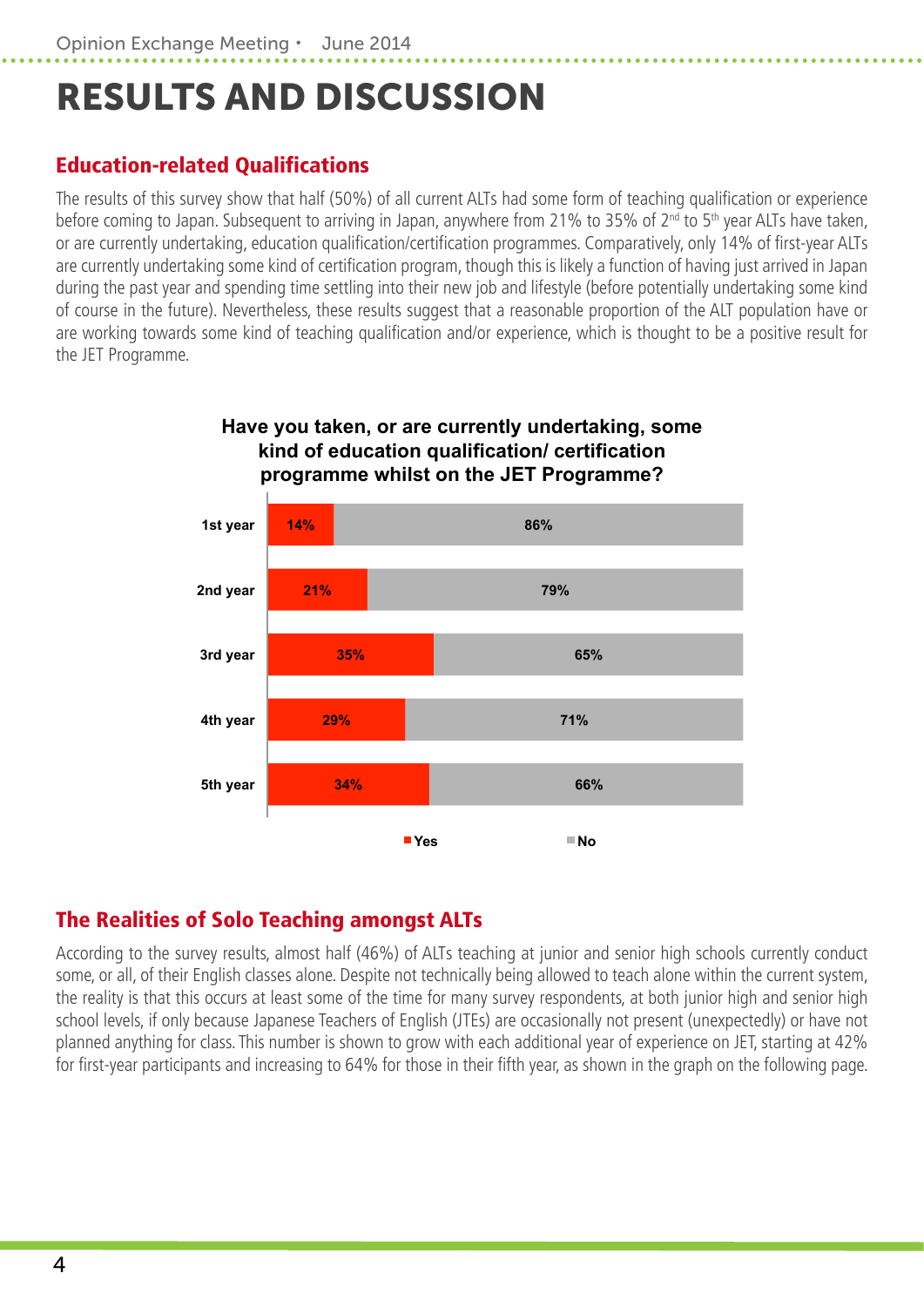

#### **Do you plan and execute some or all of your classes alone in your current situation?**

This result is not surprising given that the most common reasons given for the ability to plan and execute solo lessons were confidence (69%) and length of time and teaching experience gained on the JET Programme (52%) – again indicating that although ALTs are not supposed to teach on their own, perhaps those with more experience are given more independence by their JTEs. 'Other' common reasons provided by respondents that allow them to successfully teach solo included issues around 'rapport and trust with the students and/or JTE', or contrastingly, 'having a JTE that did not prepare for lessons'. As one respondent commented, "I often have JTEs who participate little or not at all, so my ability to conduct a class alone has improved greatly since my start."

It is also worth noting, as reflected in the above graph, that a reasonable proportion of respondents (16%) are actually expected to teach solo but do not necessarily feel confident in doing so. This was also reinforced in the 'Other' comments of a number of respondents:

*"I would've liked to have had more training. I basically had to figure out how to do my job on my own, after quite a rocky start."*

*"I don't know why it's been so "hands off" even after specifically asking my JTE/supervisor to give me some help. This is my first time teaching and it's had a tremendously negative impact on my first year as an ALT."*

*"My predecessor planned and taught his classes solo and therefore I was expected to do the same. Although I had obtained a TESOL qualification before coming to Japan, I had no "real" teaching experience so planning and teaching 15+ lessons a week was extremely stressful as I did not feel qualified or competent. Now, after 2.5 years I feel confident in my teaching abilities though I wish I had more input from my JTEs when it comes to lesson planning."*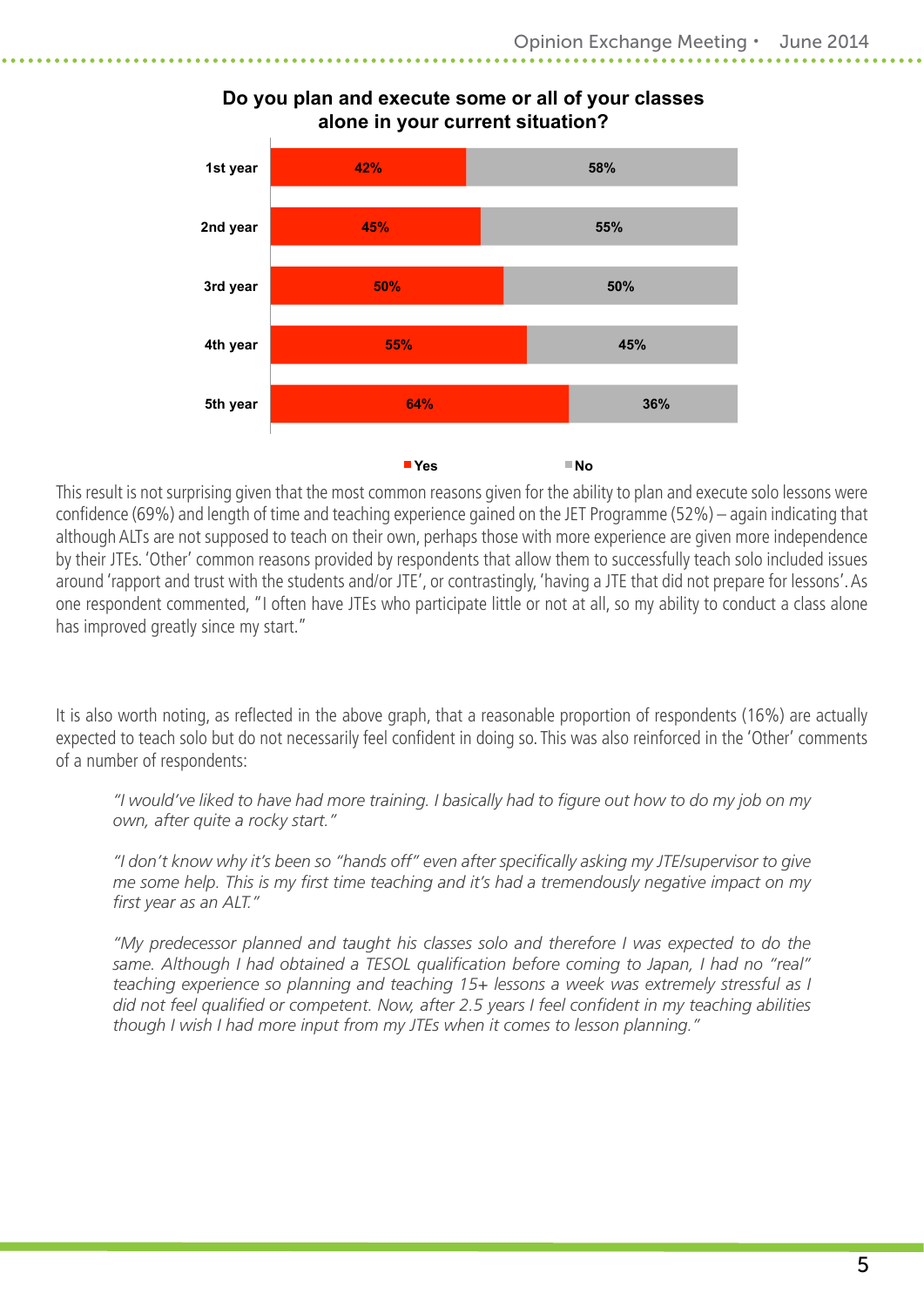<span id="page-9-0"></span>

### **What do you think are the main factors that allow you to teach solo?**

## Perceptions of Solo-taught Classes

It is interesting to note that 65% of respondents believe that solo-taught ALT classes could enhance the language learning experience for students, as shown in the graph below.



Compared to the proportion of ALTs that actually teach some or all solo classes in their current situation (46%), this suggests that many ALTs believe it to be a positive idea in theory. However, as would be expected, there are many different views from the JET community regarding allowing ALTs to teach solo, with many stating caveats on which their response was based. In line with the graph shown earlier about the factors that enable current ALTs to teach solo, common viewpoints expressed in the free responses are that ALTs would need to have teaching experience from their home country, or gain enough experience as an ALT on the JET Programme first, before undertaking their own solo lessons. The following responses illustrate these concerns: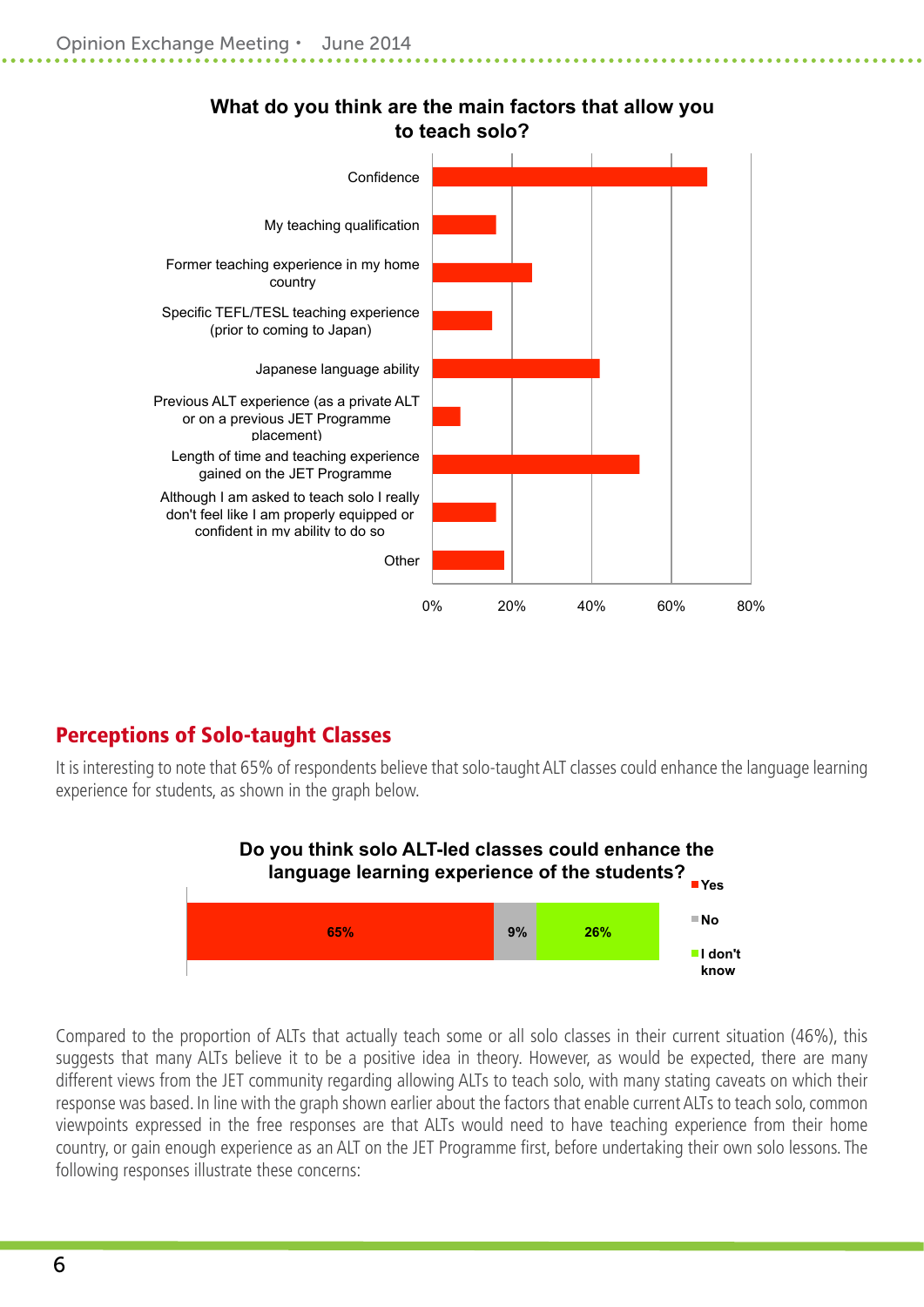*"If the JET is a certified teacher, this is the best possible way to teach a language. Receiving instruction from someone who doesn't know what they're doing clearly doesn't work. The Japanese teacher needs to take a backseat position, supporting the English speaker, not the other way around. For this to work, however, the JET needs to be an actual teacher, not just a native speaker."*

*"Of course, there are JETs that are qualified to teach, and some who don't have a teacher's license but have obtained the necessary skills from a previous qualification that is transferreble [sic] to the job. But to be able to teach alone, these JETs will still need the cooperation and support of a Japanese speaking teacher who can help phase with other staff members and students. I also think that having two teachers in a class working together is advantageous because it really reinforces the fact that English can be more than a subject - it is a set of life skills. And then it can be fun!"*

Many respondents also indicated the importance of a JTE being present for classroom management even if they do not actively participate in the lesson, as in the following comments:

*"I think some JET participants would be alright, but many people do not come from professional educational backgrounds. I learned on the job how to be [self-]sufficient in the classroom, and sometimes feel confident teaching solo under emergency circumstances, but in general I don't enjoy teaching alone, mainly because class management becomes problematic. I also don't have good enough Japanese language skills to adequately explain technical grammar points."*

*"It is better to have a JTE in the classroom in the case of a breakdown in classroom management or other emergency situations such as an accident or disaster, the JTE should know what to do."*

Respondents were also asked to consider the impact on the classroom learning environment more generally in the absence of team-teaching. Many different points were raised as to what would be lost in a solo-educator environment (regardless of whether the teacher was a JTE or ALT). Responses could be broadly classified according to five main categories:

- student engagement having some students either bored or left out due to a lack of personal attention
- $\blacksquare$  discipline the inability of a single teacher to remain focused on teaching a class while disciplining students
- $\blacksquare$  two-person models  $-$  the ability to demonstrate normal English conversation
- $\blacksquare$  efficiency the challenge for a single teacher in maintaining class attention throughout all aspects of the class, including handing out paperwork or writing on the board
- misunderstanding challenges in communication between the students and teacher

Of these, by far the largest concern, described by over half (55%) of respondents to this question, was a lack of twoperson models, as in the following quotes:

*"Sample conversations and two-person demonstrations can really be an effective way of showing students what it looks like to use English to communicate with others. As a solo teacher that's obviously much more difficult to accomplish."*

*"The students seem to forget that their Japanese teachers can speak English, and it is good for them to see their role models use English to communicate, it shows them it is possible and they will try to emulate [it]."*

*"When team teaching, the two teachers can work together to demonstrate or carry out listening activities. Also, when the ALT is the main teacher, or solo teacher, the Japanese students lose sight of the very capable Japanese speaker of English. Seeing Japanese speakers of English in and outside of the classroom can boost moral[e], and the students' own belief in their ability to learn English."*

The next most commonly identified concern was in regard to issues of misunderstanding (identified by 27% of respondents). As one respondent noted:

*"I think without a native Japanese speaker in the classroom the children would be scared to ask questions because they wouldn't be sure the alt* [sic] *would fully understand them."*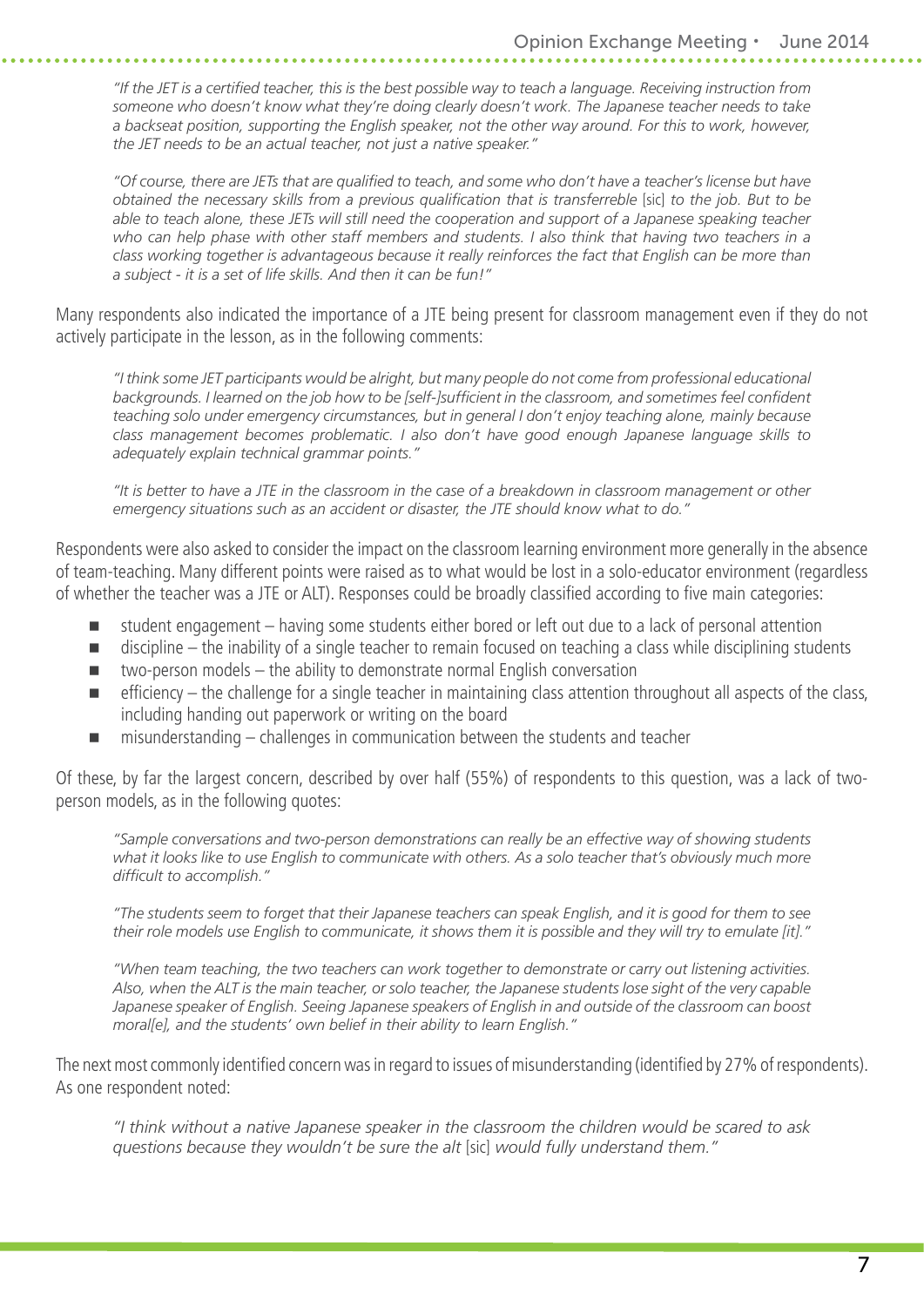#### <span id="page-11-0"></span>Opinion Exchange Meeting · June 2014

These responses indicate that a large number of current JET Programme ALTs see team teaching as an effective way of delivering examples of natural English communication, and on a more practical level, as a means of demonstrating activities. In addition, the presence of a Japanese person who has learned English and is able to interact with a native speaker forms an excellent role model for students to emulate. Issues relating to student engagement, discipline and efficiency, though mentioned less often, represent other valid concerns about a solo-educator model compared to a teamteaching environment.

Overall, the results suggest that although a large portion of ALTs (65%) believe that solo-taught ALT classes could enhance the language learning experience for students, the prevailing viewpoint is that team-teaching is still the best approach for the majority of classes, as evidenced in the following comments:

*"Team teaching is a great experience for the JTE as well as the students, and I feel that the skills and traits that both parties bring to the table cannot be competently accomplished by a single individual."*

*"I'm not sure I'm convinced that JETs acting as solo educators is a good idea. I think there is a fundemental*  [sic] disconnect between JETs and their students due to language and cultural barriers. JTEs help bridge that *gap because not only do they understand the culture, but they understand the school system and it's [sic] expectations. Solo classes are definitely a possiblity* [sic] *that can be explored, but I think team teaching with a JTE should remain as the default approach to English teaching."*

*"The JET program* [sic] *was created with team teaching in mind and the whole program* [sic] *revolves around this approach. If MEXT wants to import true English teachers, it will need completely different qualification requirements, different assessments, and would ideally be recruiting from a different pool of candidates. Therefore, though there would be some positives, overall I think it'd be a mistake to try to halfheartedly*  [sic] *retool the JET program in such a way."*

### Perception of ALTs as Solo Educators

The survey also sought to gauge more specifically the perceptions held by current ALTs of the proposal to allow them to work some of the time as solo educators. The overall perception was positive, with 58% of respondents seeing the proposed system as a positive change for the JET programme and its participants.



A number of extended responses identified the potential benefits of solo teaching opportunities in relation to both personal and professional development. As one respondent commented, "As long as the JETs allowed to teach solo are qualified teachers, or have enough teaching experience on JET, it'd be great. More freedom, more responsibility, more variety." Additionally, as noted above, an even larger proportion of respondents (65%) acknowledged that solo ALT-led classes could also potentially enhance the language learning experience of the students.

Based on the extended responses provided in the survey, the main argument for having solo ALT-led classes at least some of the time is that it would promote communication rather than focusing on reading/writing, and would allow for better English language immersion as there would be no 'easy way out' with the JTE translating into Japanese for the students.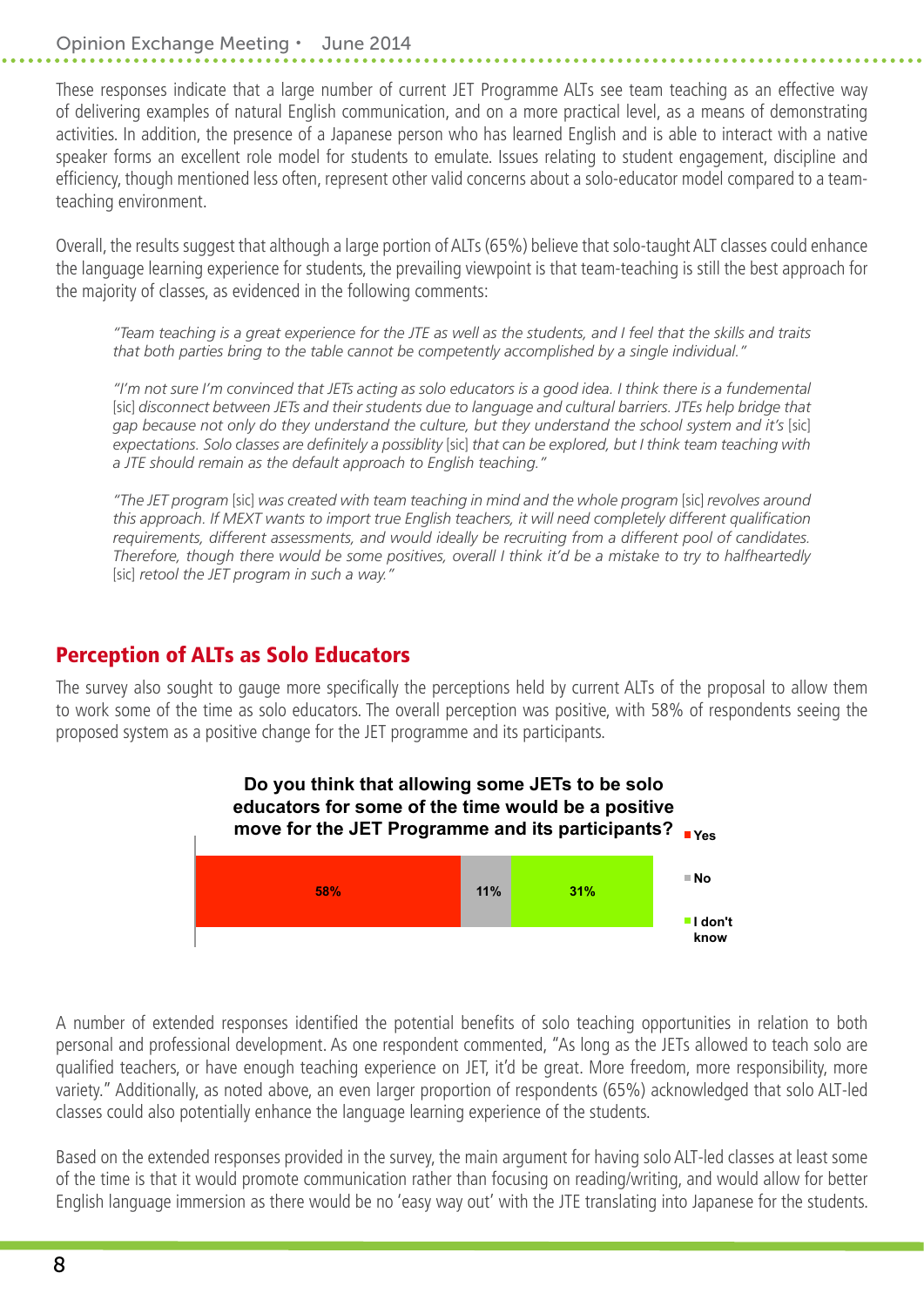According to MEXT's new course of study, English classes in senior high school are already, in principle, to be taught in English. However a large number of comments of this nature from respondents indicate that perhaps this is not necessarily happening with JTEs in the classroom. If MEXT is intending to also extend this policy to junior high schools in future, there is clearly a way to go based on the feedback from current ALTs, and ALT-led classes may in fact be one way for students to participate in a more 'immersive' English learning environment.

It is important to note, however, that 26% of respondents were not sure about whether solo ALT-led classes would be beneficial for students or not, and 31% did not know whether it would necessarily be a positive move for the JET Programme and its participants in general. Combined with the large number of free responses detailing the 'conditions' that respondents believed would need to be in place to ensure the success of such a system, these results suggest that while there is general support for the idea, there is also a sense of uncertainty shared by a significant number of current JET Programme participants.

Only 9% of respondents thought that solo ALT-led classes would not benefit the language learning experience of students. A similarly low proportion (11%) thought it could have a negative impact on the JET Programme itself and its participants. Despite these relatively low numbers, there are still some important concerns in relation to ALTs potentially working as solo educators that should be taken into consideration if/when implementing such a teaching model. Survey responses suggested two main themes in relation to these concerns.

Firstly, respondents stated that the current quality of the JET participants being hired on the Programme may not be of the level required to participate effectively in the proposed solo-educator system, as highlighted by the following comments:

*"I find it risky. Some JETs are fresh out of college without any experience or education in teaching. JETs who have proven to be competent could do it, though, and it would be a positive move for them and the Programme."*

*"I really think the JET Program* [sic] *should increase its standards on who they hire. From what I noticed, some of these ALTs seem highly unqualified and I would really worry about a solo class from some of them,*  to the point where I feel that it could damage the overall impression of the JET Program [sic]."

Secondly, if ALTs are asked to work in a position of more authority in the classroom as a solo educator, the current terms on which they are treated, whether they be financial, structural or educational, would need to be adjusted. The following response highlights this concern:

*"Assistants who take on teaching as the main instructors should be paid and treated as teachers. This changes the job completely and SHOULD* [sic] *change the requirements for applicants. Hiring native English teachers with no background in education is absurd. It's not native speakers that will change education in Japan, but rather teacher methodology and having a clear curriculum set by MEXT."*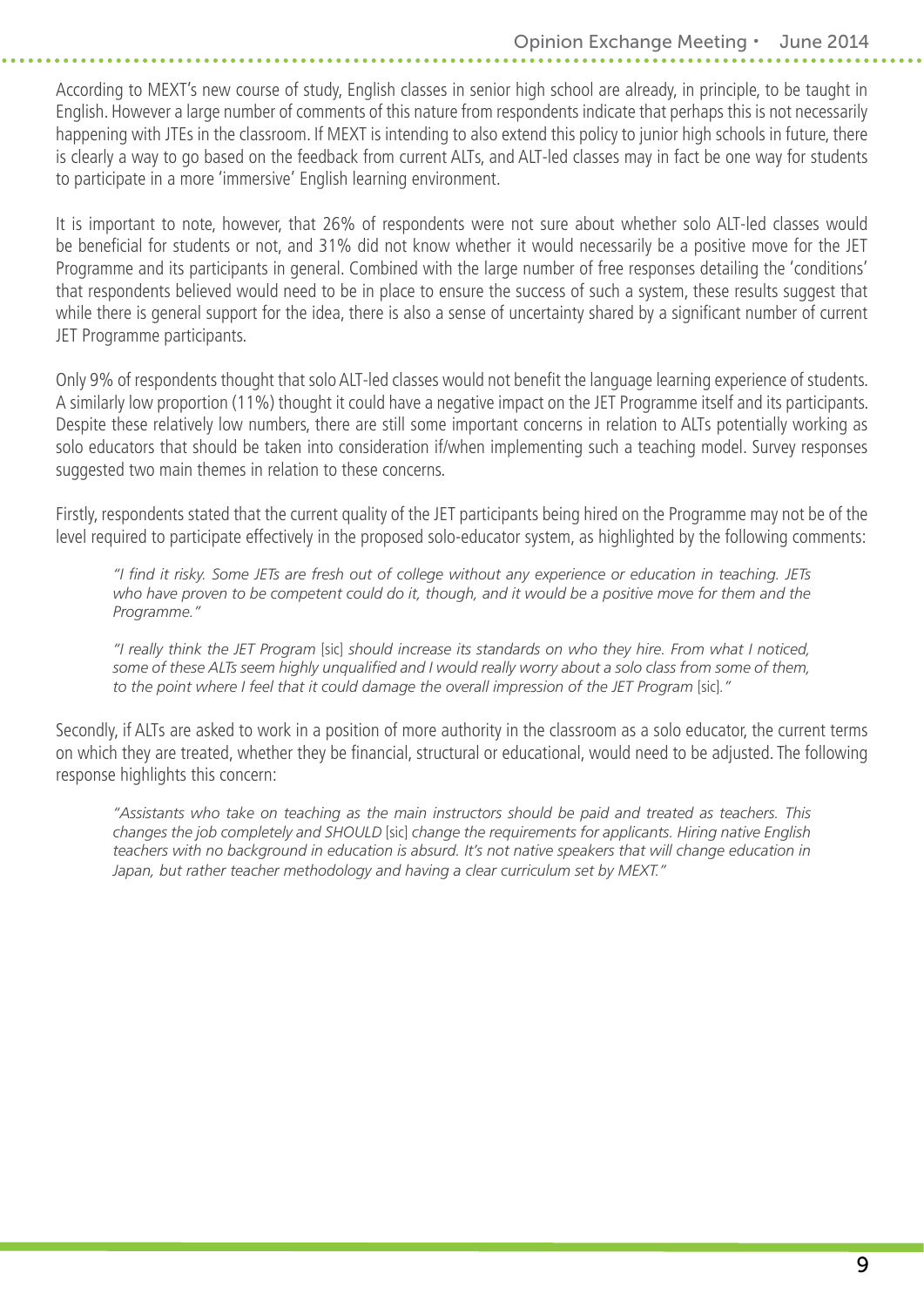## <span id="page-13-0"></span>Transitioning ALTs to be Solo Educators

When asked what they would feel comfortable leading in the classroom (without the support of a JTE) based on their current situation/ ability level, many respondents indicated that they are already comfortable leading various warmup or supporting games/activities (selected by 82% and 78% of respondents respectively) or phonics activities (65%). However only 20% of respondents feel comfortable teaching grammar points, and a similarly small proportion (22%) feel comfortable leading all aspects of English classes, as shown in the graph below.



In addition, the survey collected specific information from ALTs regarding potential barriers to making the transition into the role of solo educator and about what would be necessary to facilitate the process. Not surprisingly, the main barrier ALTs consider in relation to executing solo lessons is (lack of) Japanese language ability (indicated by 46% of respondents), by far overshadowing the next most commonly observed barrier, which was lack of teacher training/qualifications (14%). These results are shown in the graph on the next page.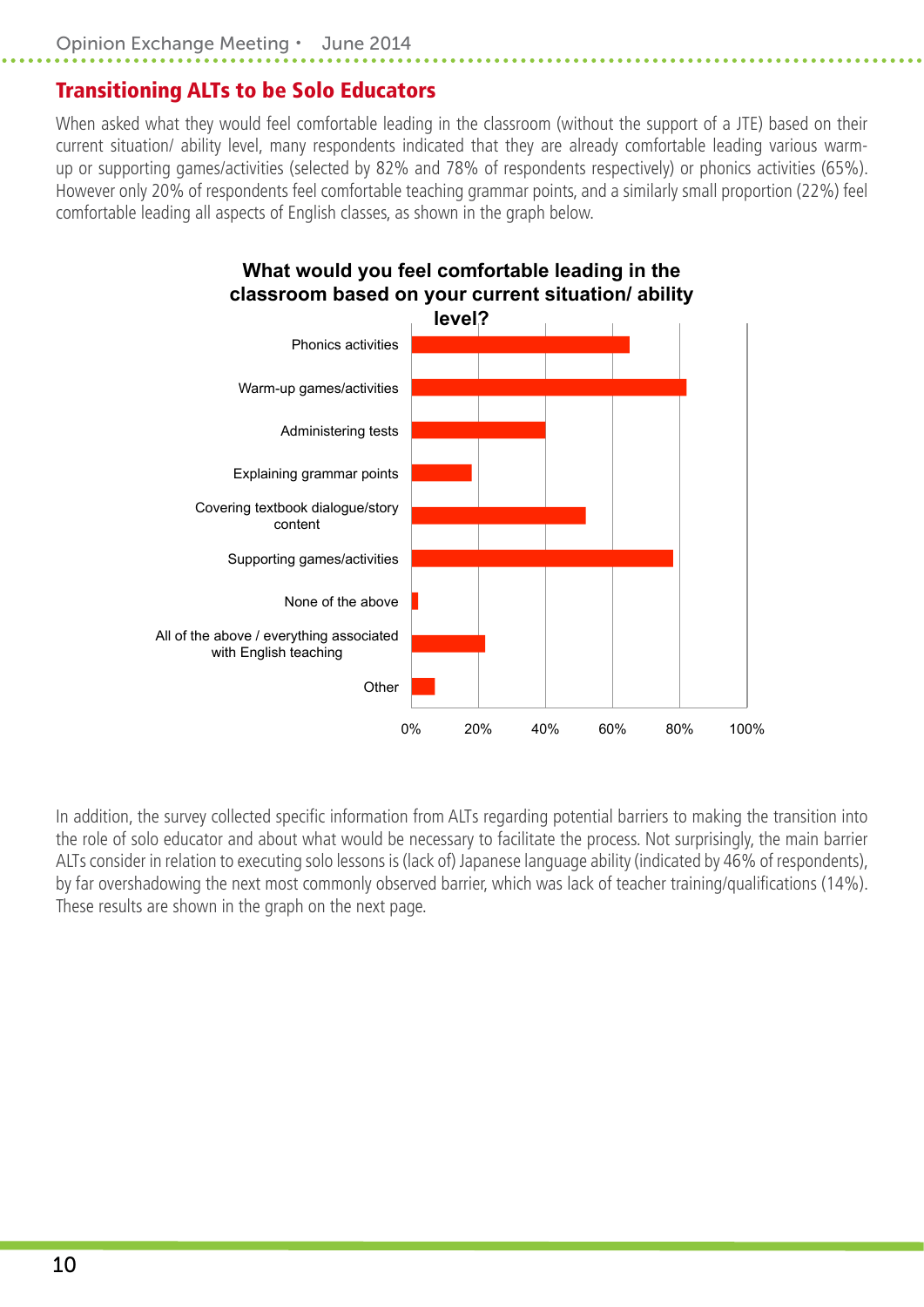

#### **What do you feel is the main barrier to you feeling more comfortable executing more of these elements?**

Together these results indicate that while ALTs are already comfortable with those elements of English lessons that potentially require little or no Japanese language ability, the majority remain limited in their ability to contribute in relation to other aspects of English where Japanese is still considered to be a key teaching tool. This was also reinforced by a number of extended responses, such as these:

*"I think this is ok if the solo ALT has enough Japanese experience to help the students along. I understand the main point is to get fully English classes, but sometimes for difficult points students need the extra help of using Japanese."*

*"If the ALT does not have Japanese language proficiency there could be students who go throughout an entire lesson confused and unable to express it or receive clarification."*

As such, (advanced) Japanese language ability is seen by current ALTs to be a key requirement of any ALTs who are to act as solo educators. Alternatively, in transitioning to a solo-educator model, there may be a need to put in place guidelines for which aspects of class ALTs should be responsible for, or provide ALTs with additional training if they are expected to teach all aspects of English education, including those with which they are not currently comfortable.

Aside from limited Japanese language ability, ALTs also specified a number of other potential barriers to solo teaching. The most common of these included a lack of willingness or cooperation from the JTE or school to allow ALTs to teach solo classes, or the ALT not being recognised as a 'real teacher' despite qualifications that the ALT may hold:

*"Often the ALTs* [sic] *input is relegated to irrelevant, 'foreign,' or as they are merely assistants: above their abilities, qualifications (regardless of what they are) or experience in a position viewed as low status, an assistant."*

*"It's some combination of Japanese language ability, lacking the right support network (I'm still a "guest" - not a "real teacher" - so the students don't always feel like they have to listen to me), and lack of experience."*

Furthermore, numerous ALTs noted that a key reason they do not feel comfortable as solo educators in their current situation is the nature of the Japanese education system and structure itself. Aside from feeling restricted in their ability to make a significant contribution in this environment, many ALTs also feel that this negatively impacts students' learning of the English language, as evidenced in the following comments about the barriers that currently exist: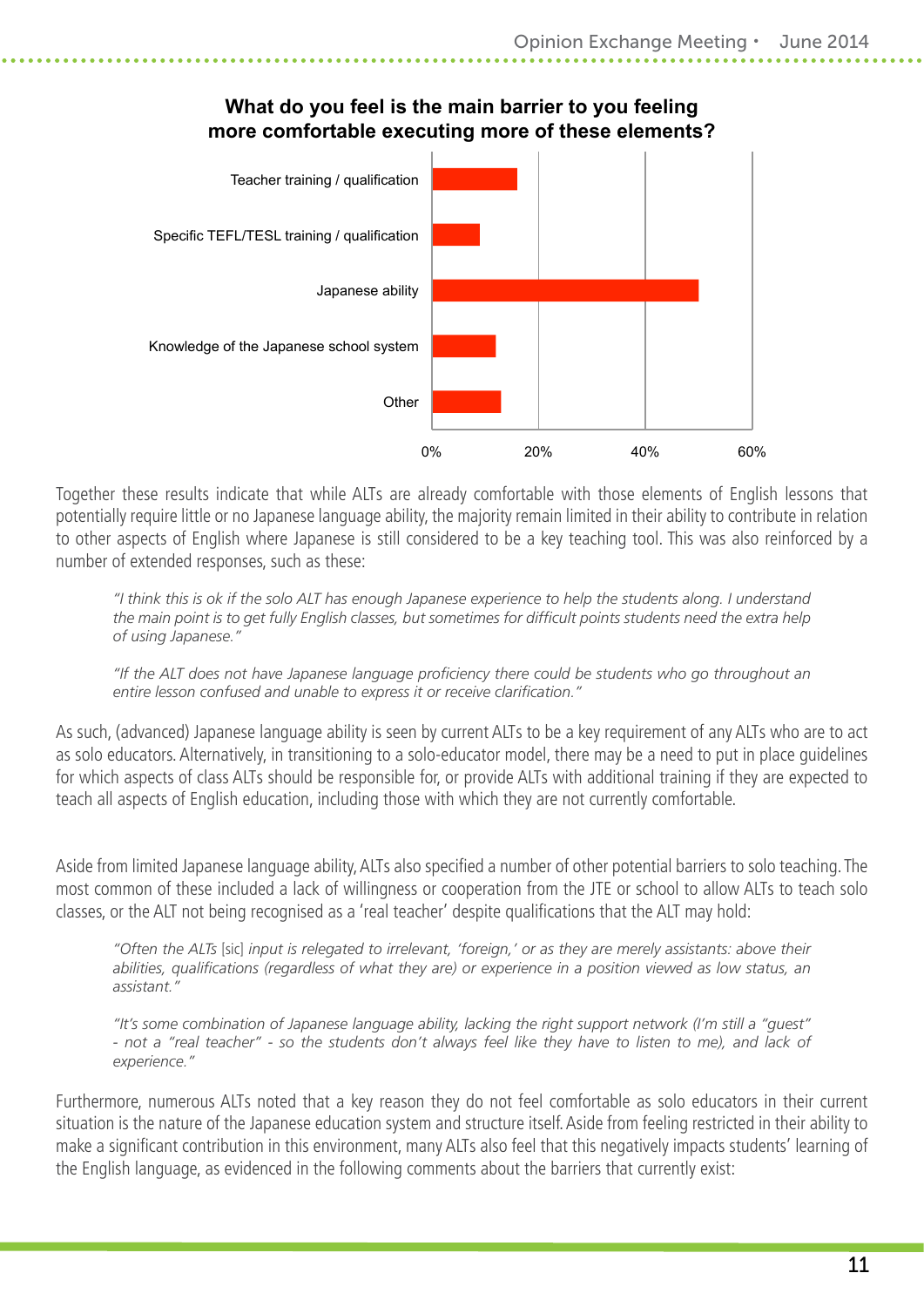<span id="page-15-0"></span>*"Knowledge of the goals of the Japanese school system. They say they want students to be able to communicate in English, but in practice that seems not to be true. It seems the goal is more towards tests. I wish I could know the goals better."*

*"The Japanese testing system is bizarre and ineffective. It discourages learning and encourages mindless memorisation."*

 *"Over-reliance on text-book materials by JTEs. An education system that focuses on passing written tests instead of teaching communication skills. Lack of clarity as to the role of an ALT in the classroom and their place in the educational hierarchy."*

It would appear that from first-hand experience, ALTs across Japan are largely in agreement that the apparent goal of English education in Japanese schools at present is not to learn communicative English, but rather to memorise textbook materials and pass exams. This significantly differs from the goals set by MEXT, especially those outlined in the "English Education Reform Plan corresponding to Globalization"1, which focuses highly on the ability to communicate verbally with English-speaking people.

With these present barriers in mind, the survey also asked respondents to describe what provisions in terms of additional training or resources would be required to enable an ALT to improve the language ability of their students as a solo educator. Amongst the large number of extended responses to this question (653), the largest proportion of respondents (20%) specified Japanese language training as the thing that would be of greatest benefit. This result is clearly related to the finding reported earlier that limited Japanese language ability is currently seen as the most significant barrier by ALTs in terms of their ability to act in a solo educator role. Other training or resources mentioned by respondents included TEFL/TESL certification (8%), knowledge of the curriculum / school policy (7%), classroom management training (5%) and lesson planning courses (4%).

From these results, it is clear that numerous training options and resources are needed to help facilitate the transition from ALTs working in the current team-teaching system to taking on a solo educator role at least some of the time. Alternatively, the JET Programme may need to consider revising its recruitment and selection processes and the types of qualifications or experience it requires of candidates. The following section addresses these issues.

## Evaluation of ALTs' Suitability as Solo Educators

There is a clear indication in the survey results that current ALTs believe a robust and methodical system would need to be put in place for evaluating an ALT's suitability for acting in a solo-educator role if such a system were to be implemented.

When asked to elaborate on how an ALT could be evaluated pre-departure to be deemed capable and comfortable enough to lead a class as a solo educator, there were two main threads of response. A large proportion of respondents (43%) believed that prior teaching experience was a key determinant of ALT suitability. This suggests that, while at present there is no formal requirement for prospective JET Programme ALT applicants to have any prior teaching experience or qualification, this is something which may need to change if ALTs will be asked to act as solo educators in the future. In addition, a significant number of respondents (36%) believe that prospective JET Programme ALT applicants should be given the chance to demonstrate the required capability and confidence for a solo-educator role through giving a mock lesson at the interview stage of the application/selection process. A number of respondents also noted that it would be very difficult to accurately evaluate an ALT's capability and comfort teaching a class alone prior to beginning the Programme.

In terms of potential evaluation methods that could be used post-arrival to determine whether ALTs are able to teach classes on their own, there is a clear shift in respondents' focus from prior teaching experience (mentioned by 20% of respondents) to specific demonstration of ability through delivering a lesson with class observations from relevant staff including both JTEs and supervisors (57%). If a solo-educator system is introduced in the future, this result strongly indicates the need for class observations to be conducted on a much more consistent basis amongst all ALTs as a means

1 [http://www.mext.go.jp/english/topics/\\_\\_icsFiles/afieldfile/2014/01/23/1343591\\_1.pdf](http://www.mext.go.jp/english/topics/__icsFiles/afieldfile/2014/01/23/1343591_1.pdf)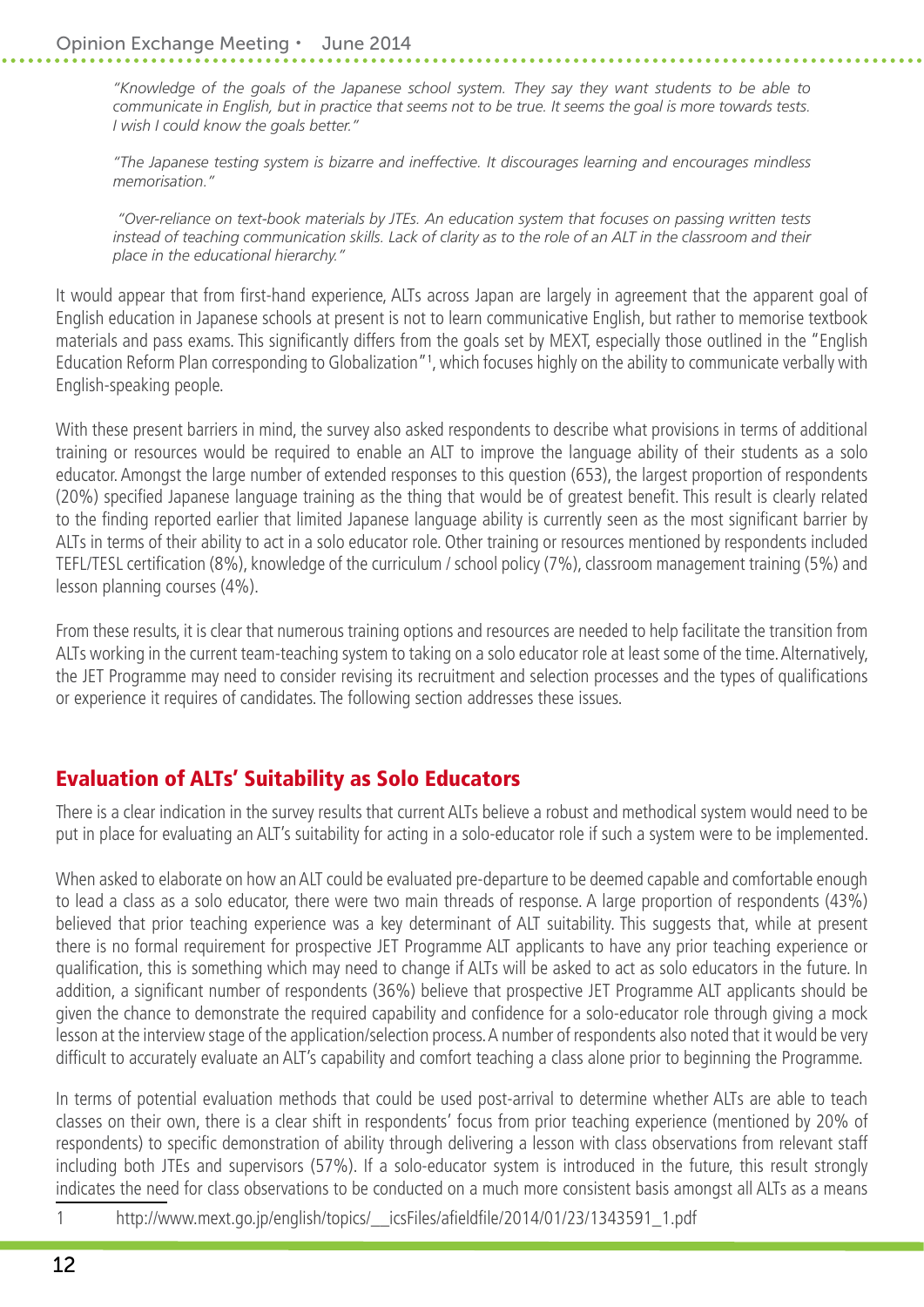of evaluating an ALT's aptness for a solo educator role. Several respondents also specifically recommended that evaluation be given only after an initial period of adjustment that gives an ALT the chance to view JTE-only lessons and team-taught lessons. One respondent's view summed up these sentiments as follows:

*"I think confidence and assimilation are the most important things. In my case, I don't have a problem with either, but a lot of people are under the stress of living in a new country and despite [any] teaching certificates or N1 language ability they might have; they might be overwhelmed with everything. The team*teaching setup certainly would help in that scenario to delegate some of the stress. I think you would have *to ask them a few months after being here if they would want to solo teach."*

Interestingly, despite Japanese language ability being cited previously as a potentially key element in ALTs' ability to lead classes confidently on their own, very few respondents mentioned Japanese ability in their suggestions for evaluation methods (both pre-departure and post-arrival), and in fact less than half of respondents (45%) believe that to be successful solo educators ALTs will necessarily need a Japanese Language Proficiency Test (JLPT) Level 1 or 2 qualification, as shown in the graph below.

#### **If the JET Programme wants participants to become solo educators in some circumstances, do you think JET participants will necessarily need:**



This suggests that although Japanese language ability is an important aspect of ALTs' personal feeling of confidence in leading classes on their own, a related qualification on paper is perhaps not seen as an adequate representation of being able to successfully act as a solo educator. Indeed, only around half of the respondents indicated that a teaching degree/ qualification or specific TEFL/TESL qualification would necessarily be required by ALTs working as solo educators (55% and 42% respectively). Together, these results suggest that by far the most important issue in evaluating whether ALTs are competent in leading classes by themselves is to actually see them in action, via some kind of mock lesson or actual teaching demonstration.

Nevertheless, some respondents noted that they would appreciate the chance to more fully utilise their existing qualifications and experience in a solo teaching environment, without being constrained in their role as an 'assistant'. An interesting suggestion from one respondent was that "If teachers have a teaching credential in their home country, there should be some sort of reciprocity program like we have in the U.S. to allow teachers to be able to teach (with those credentials) here. A Japanese language proficiency test in coordination with home country teaching credentials would be appropriate."

A final consideration, when determining whether ALTs are suitable for teaching as solo educators, is whether they *want* to act in this kind of role. Only around half of survey respondents (51%) indicated that with the appropriate training, support and evaluation they would actually want to be solo educators, with the remaining respondents either not sure (33%) or not wanting to be involved in this type of teaching (16%), as shownon the following page.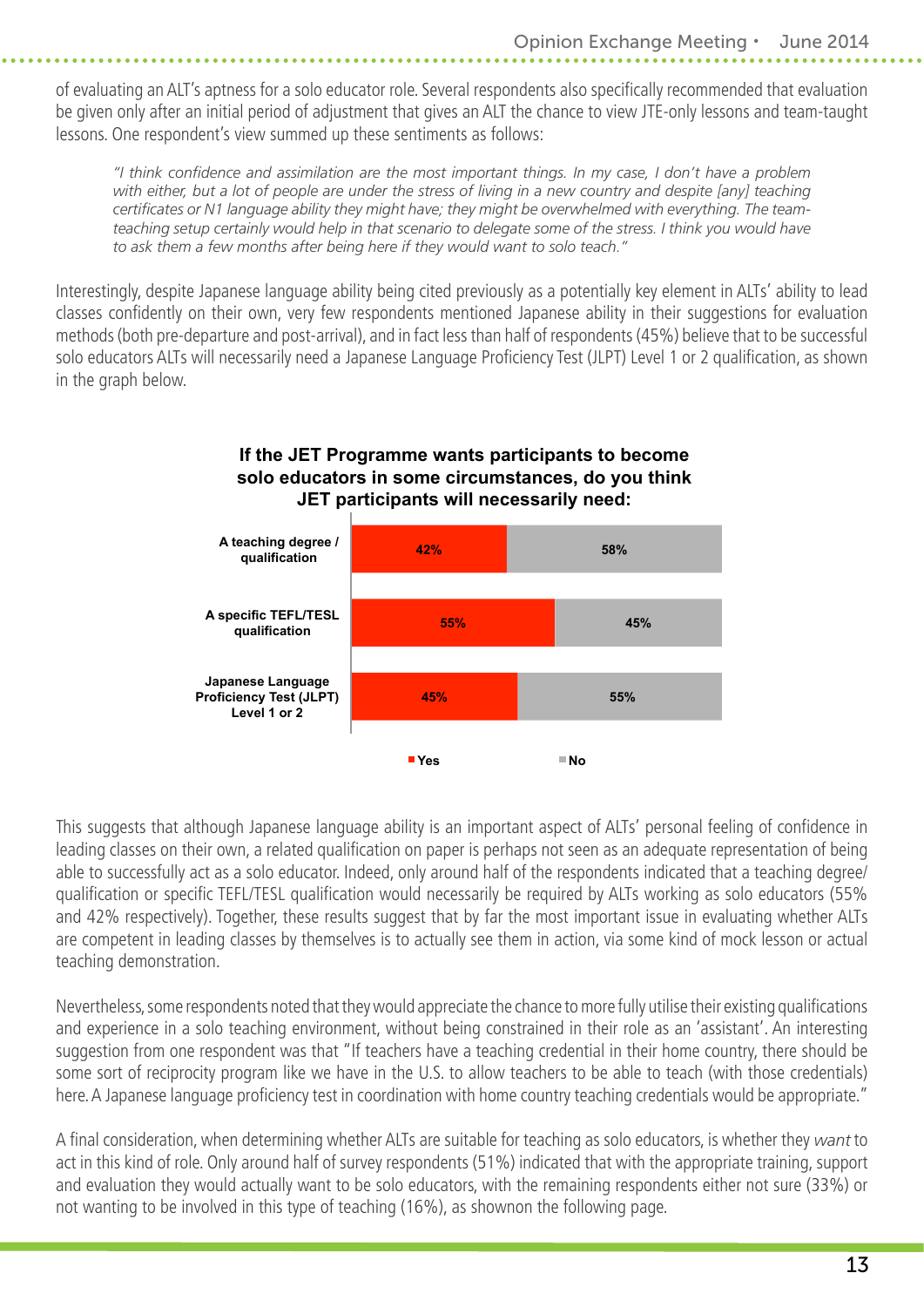

In addition, throughout the survey there were numerous responses describing situations in which ALTs are forced to teach on a solo basis when they first arrive in Japan, regardless of their Japanese level, teaching qualifications, experience or confidence/ ability to do so, and in many cases these respondents indicated that this had been a negative experience for them. Indeed, many recommended that if ALTs will be expected to act as solo educators at any time, whether now or in the future, that they be better prepared for that scenario, and at the very least given some time to adjust when they first arrive – observing other classes, working in a team-teaching environment and gaining experience – before being expected to act in this capacity.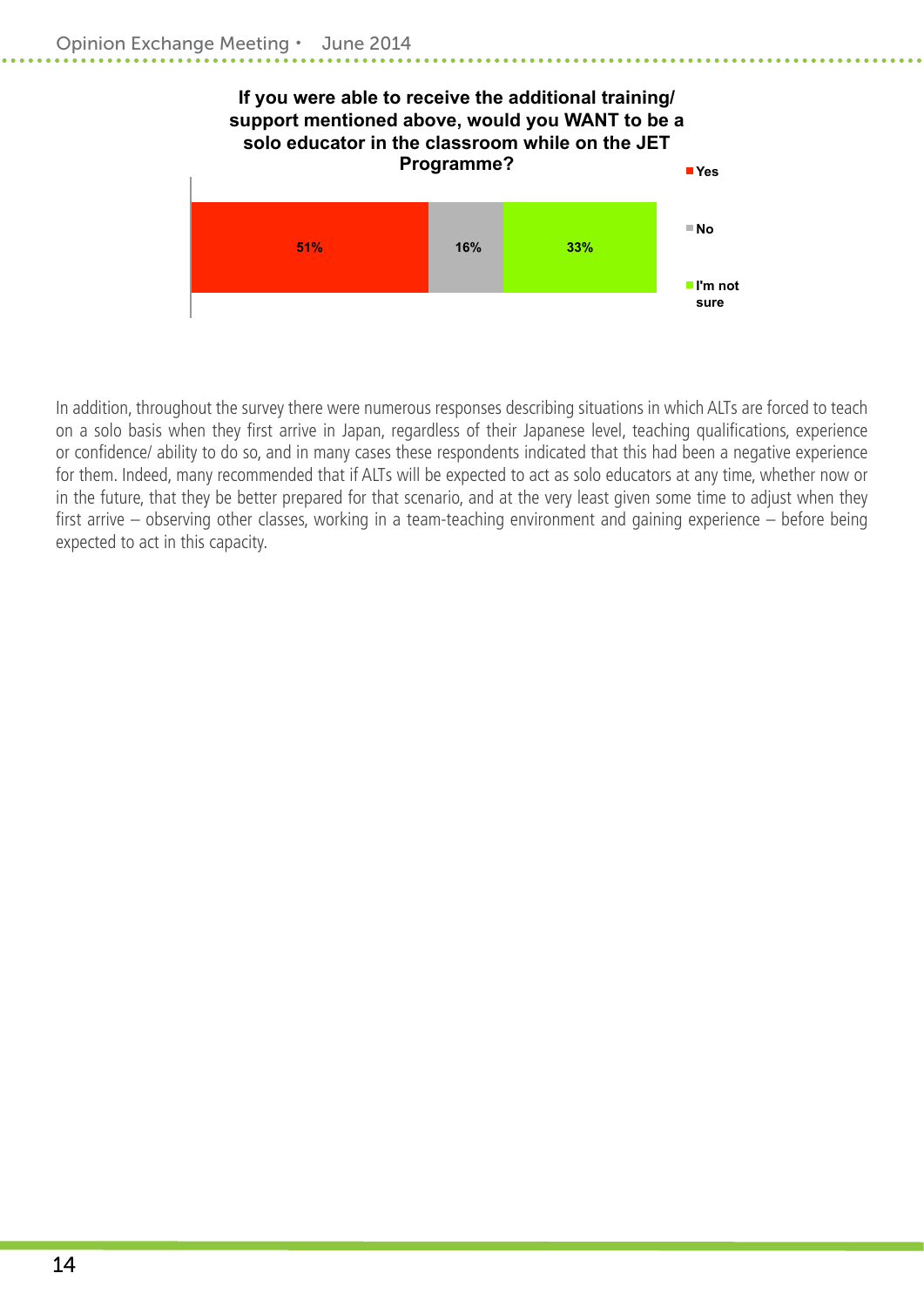## <span id="page-18-0"></span>CONCLUSION AND RECOMMENDATIONS

This report has found that whilst there is generally strong support for the proposed system of having ALTs teach as solo educators at least some of the time, that this is tempered with some serious caveats and concerns. Indeed, there are numerous differing viewpoints from the JET community regarding the system and it is recommended that the current requirements for JET Programme participants may need to be revised. For example, prospective ALTs wanting to work as solo educators may need to be qualified teachers, or have at least one year experience on the JET Programme, and a large number would need an increased Japanese language ability to feel confident in this role.

In fact, a significant proportion of the JET community believes that team-teaching should remain a key feature of the JET Programme and of an ALT's teaching schedule, potentially with supplemental/additional solo classes from the ALT. The presence of a JTE for classroom management, teaching grammar points and more importantly for demonstrating natural English communication (only possible with two teachers) is clearly a critical element of the English educational environment for many survey respondents.

Nevertheless, if ALTs are to act as solo educators at least some of the time, there are currently numerous (perceived) barriers to effectively taking on this role. The main barrier is a perceived lack of Japanese ability, though many ALTs also observed that their JTE/school does not see them as a 'real teacher' and that there may need to be a revision to the term '*Assistant* Language Teacher' to help facilitate a redefinition of their role in the Japanese classroom. It is also clear that should the system be adopted, a robust system of evaluating an ALT's suitability and desire for taking on a solo educator role is needed. The results indicate that this would be best determined through actually demonstrating one's teaching ability, either at interview or post-arrival.

AJET feels that while a lot of positivity towards this idea exists within the current JET community, there are some clear uncertainties with regards to how it would be implemented. AJET thus recommends that should this proposed system be pursued, significant changes to the JET Programme in terms of clear definition of an ALT's role, title, remuneration, prospective applicant requirements and regular performance evaluations be considered.